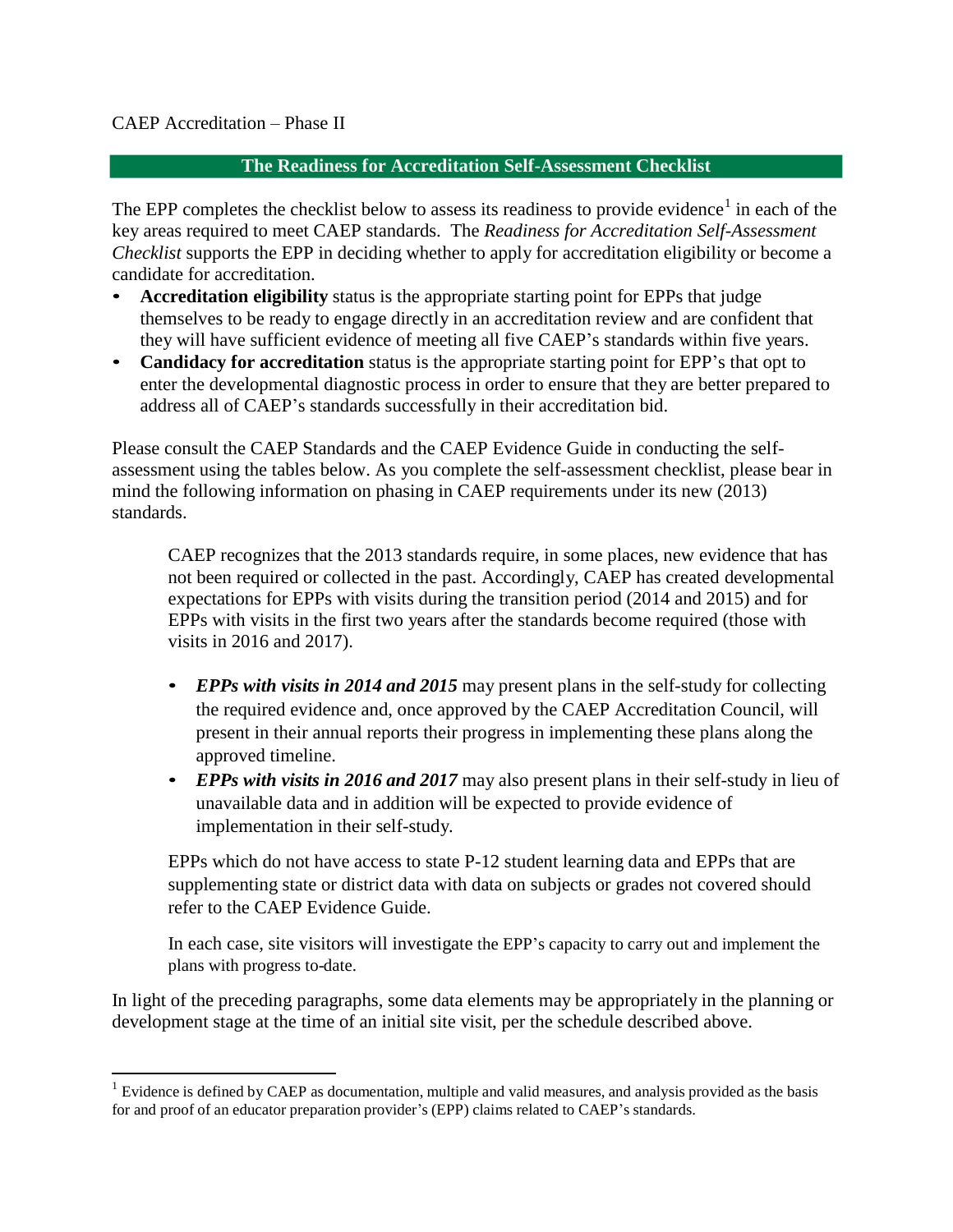### *To be ready to meet CAEP Standard 1:*

| <b>Evidence to Show Candidate Knowledge of</b>                                                                                                                                                                                    | <b>Undeveloped</b> | In                 | <b>Developed</b> |
|-----------------------------------------------------------------------------------------------------------------------------------------------------------------------------------------------------------------------------------|--------------------|--------------------|------------------|
|                                                                                                                                                                                                                                   |                    | <b>Development</b> |                  |
| (1) The learner and learning                                                                                                                                                                                                      |                    |                    | V                |
| $(2)$ Content                                                                                                                                                                                                                     |                    |                    | V                |
| (3) Instructional practice                                                                                                                                                                                                        |                    |                    | V                |
| (4) Professional responsibility                                                                                                                                                                                                   |                    |                    | V                |
| At least two years of data on candidates'<br>demonstrated, progressively developing<br>proficiencies as described above will need to<br>be available at the time of that the self-study<br>is submitted for accreditation review. |                    |                    | V                |

# *To be ready to meet CAEP Standard 2:*

| <b>Requirement</b>                                                                                                                                                                                                                                                  | <b>Undeveloped</b> | In<br><b>Development</b> | <b>Developed</b> |
|---------------------------------------------------------------------------------------------------------------------------------------------------------------------------------------------------------------------------------------------------------------------|--------------------|--------------------------|------------------|
| A detailed description of or plan for<br>developing deep clinical partnerships.                                                                                                                                                                                     |                    |                          | V                |
| A table of clinical educator and clinical<br>placement characteristics                                                                                                                                                                                              |                    |                          | V                |
| At least two years of data on candidates'<br>progressively developing teaching skills,<br>including impact on P-12 student learning as<br>described above will need to be available at<br>the time of that the self-study is submitted for<br>accreditation review. |                    |                          | V                |

# *To be ready to meet CAEP Standard 3:*

| <b>Requirement</b>                                                               | <b>Undeveloped</b> | <b>Development</b> | <b>Developed</b> |
|----------------------------------------------------------------------------------|--------------------|--------------------|------------------|
| A description of or plan for admissions<br>selectivity criteria and recruitment. |                    |                    |                  |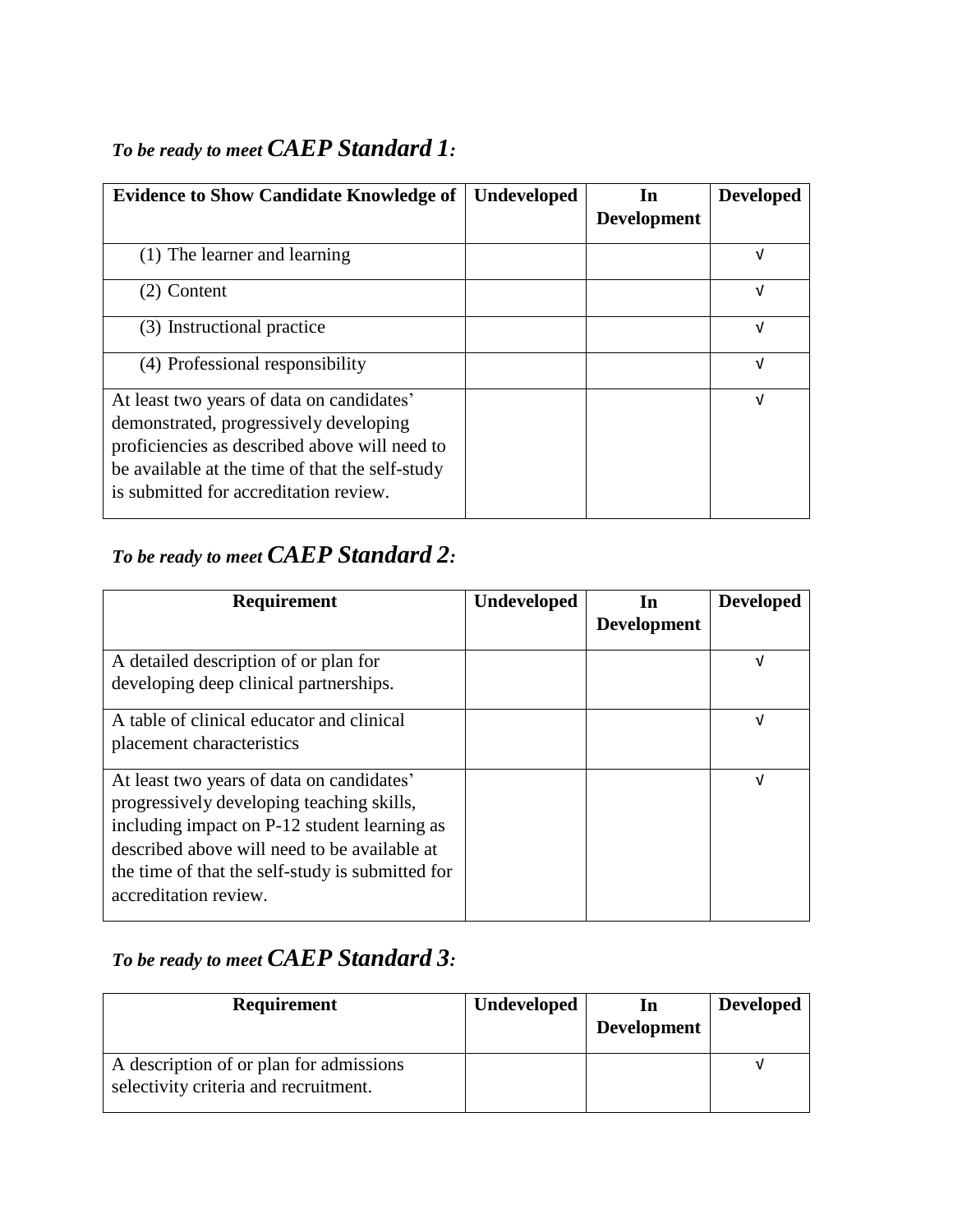| Two years of data on selectivity at admissions<br>including grade point averages, standardized<br>test scores and any non-academic factors.                                                                                                                                                                 |  |   |
|-------------------------------------------------------------------------------------------------------------------------------------------------------------------------------------------------------------------------------------------------------------------------------------------------------------|--|---|
| At least two years of data on selectivity at<br>admission and at completion including<br>capstone performances and the EPP's<br>measures of impact on P-12 student learning<br>as described above will need to be available<br>at the time of that the self-study is submitted<br>for accreditation review. |  | V |

### *To be ready to meet CAEP Standard 4:*

| <b>Requirement</b>                                                                                                                                                                                                    | <b>Undeveloped</b> | In<br><b>Development</b> | <b>Developed</b> |
|-----------------------------------------------------------------------------------------------------------------------------------------------------------------------------------------------------------------------|--------------------|--------------------------|------------------|
| Two years of data on completers' (not<br>candidates'):                                                                                                                                                                |                    |                          |                  |
| $(1)$ Impact on P-12 student learning                                                                                                                                                                                 |                    |                          | v                |
| (2) Teaching effectiveness                                                                                                                                                                                            |                    |                          | V                |
| Two years of survey data on:                                                                                                                                                                                          |                    |                          |                  |
| (1) Employer satisfaction                                                                                                                                                                                             |                    |                          | ν                |
| (2) Completer satisfaction                                                                                                                                                                                            |                    |                          | νI               |
| At least two years data as described above<br>will need to be available at the time of that<br>the self-study is submitted for accreditation<br>review. That data will be updated annually<br>by all accredited EPPs. |                    |                          | V                |

# *To be ready to meet CAEP Standard 5:*

| Requirement                                                        | <b>Undeveloped</b> | In<br><b>Development</b> | <b>Developed</b> |
|--------------------------------------------------------------------|--------------------|--------------------------|------------------|
| A detailed description of regular and<br>systematic assessment of: |                    |                          |                  |
| (1) The EPP's performance                                          |                    |                          |                  |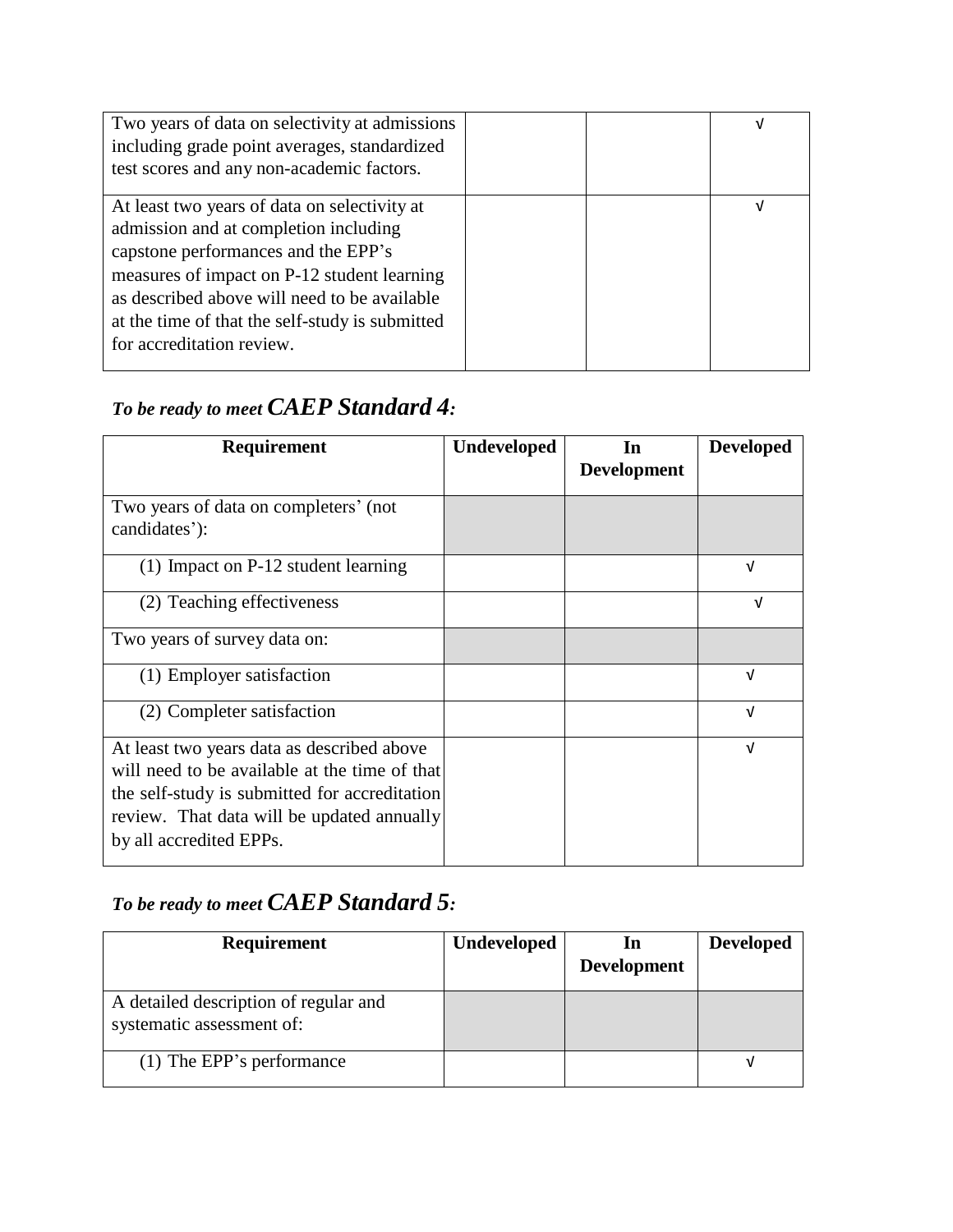| (2) Use of data for continuous<br>improvement | V |
|-----------------------------------------------|---|
| Two years of data related to:                 |   |
| (1) The EPP's performance                     | V |
| (2) Use of data for continuous                | V |
| improvement                                   |   |
| A description of measures of completers'      | v |
| (not candidates') impact on P-12 student      |   |
| learning                                      |   |
| At least two years of data as described       | V |
| above will need to be available at the time   |   |
| of that the self-study is submitted for       |   |
| accreditation review                          |   |

### *To be ready to meet CAEP Standards overall:*

| Requirement                                    | Undeveloped | In                 | <b>Developed</b> |
|------------------------------------------------|-------------|--------------------|------------------|
|                                                |             | <b>Development</b> |                  |
| Evidence of the integration of diversity       |             |                    | $\sqrt{ }$       |
| throughout all programs                        |             |                    |                  |
| Evidence of the integration of technology      |             |                    | $\sqrt{ }$       |
| throughout all programs                        |             |                    |                  |
| Data across all standards that use/are:        |             |                    |                  |
| (1) Multiple measures                          |             |                    | V                |
| (2) Comparable/benchmarked                     |             |                    | $\sqrt{ }$       |
| (3) Analyzed and shared                        |             |                    | $\sqrt{ }$       |
| (4) Used for improvement                       |             |                    | $\sqrt{ }$       |
| (5) Meet the criteria for quality              |             |                    | $\sqrt{ }$       |
| Ability to submit annual reporting data in the |             |                    | $\sqrt{ }$       |
| eight designated categories, which include the |             |                    |                  |
| four categories that appear in Standard 4      |             |                    |                  |
| (above), as well as:                           |             |                    |                  |
| <b>Graduation rates</b>                        |             |                    |                  |
| Ability of completers to meet licensing<br>2.  |             |                    |                  |
| (certification) and any additional state       |             |                    |                  |